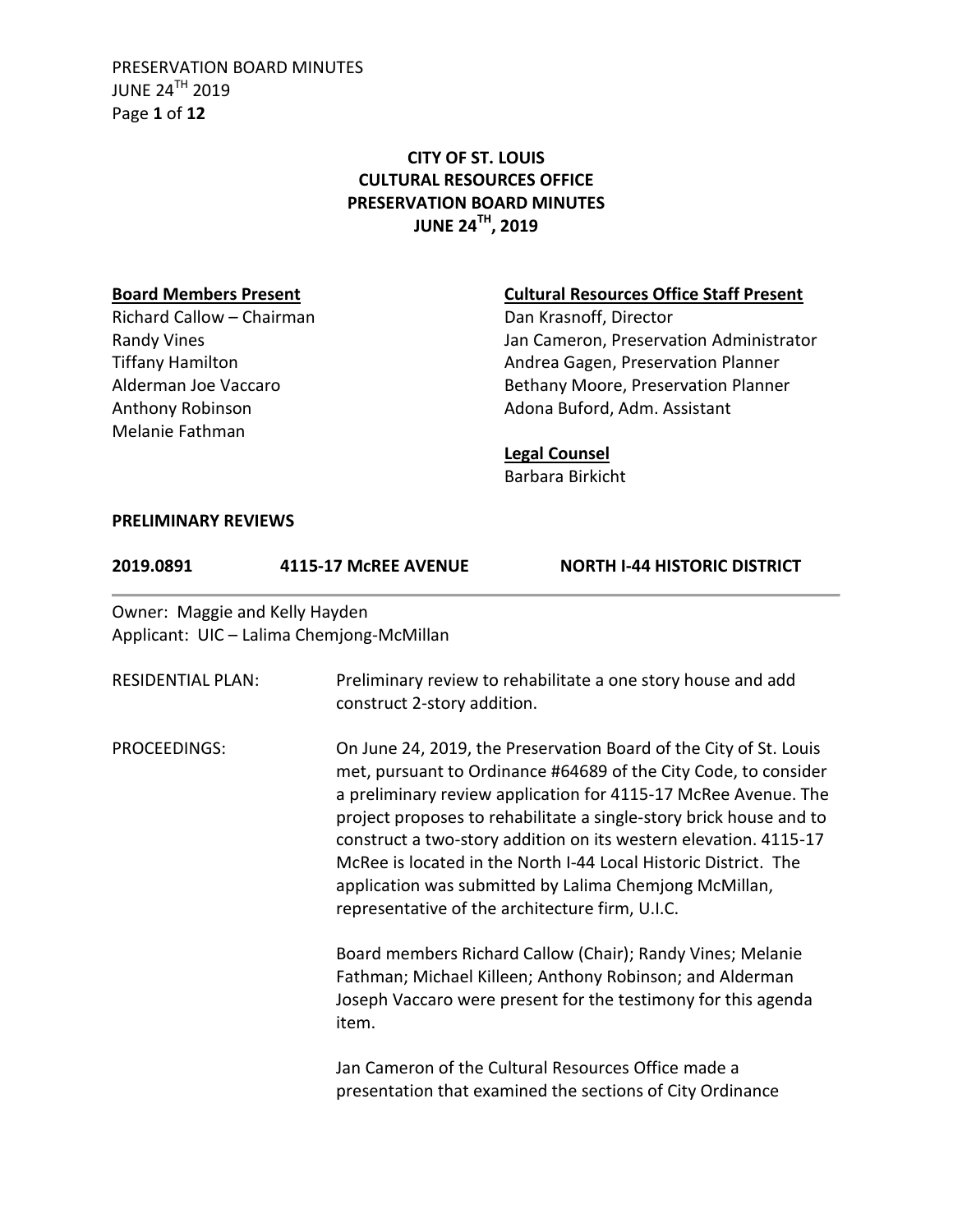# PRESERVATION BOARD MINUTES JUNE 24 $^{\sf TH}$  2019 Page **2** of **12**

|                           | #60370, which sets forth the standards for rehabilitation and new<br>construction in the North I-44 Local Historic District. She noted<br>that while the house would be rehabilitated in accordance with<br>the Standards, the addition would be of contemporary design.<br>Ms. Cameron displayed photos of both sides of the block and<br>noted that there had been a number of contemporary infill<br>buildings and the block face was varied. She also stated that the<br>architect had been responsive to staff comments regarding<br>revisions to the design of the house's front porch and the<br>fenestration of the addition. |
|---------------------------|---------------------------------------------------------------------------------------------------------------------------------------------------------------------------------------------------------------------------------------------------------------------------------------------------------------------------------------------------------------------------------------------------------------------------------------------------------------------------------------------------------------------------------------------------------------------------------------------------------------------------------------|
|                           | Ms. Cameron recommended that the Preservation Board grant<br>preliminary approval to the proposed project with the condition<br>that the house's front porch have an open railing and its hood be<br>the same size as the porch to better convey the effect of an entry<br>porch; and with the stipulation that final design details and<br>exterior materials are determined in consultation with Cultural<br>Resources Office staff.                                                                                                                                                                                                |
|                           | Ms. Sarah Gibson of U.I.C., the project architect, testified on<br>behalf of the project and agreed to the proposed conditions and<br>stipulations.                                                                                                                                                                                                                                                                                                                                                                                                                                                                                   |
| <b>FINDINGS OF FACTS:</b> | The Preservation Board found that:<br>4115-17 McRee Avenue is located in the North I-44 Local<br>$\bullet$<br>Historic District;<br>the rehabilitation of 4115 McRee will conform to all the<br>$\bullet$<br>requirements of the Standards, with the exception of the lack<br>of a front porch or stoop to acknowledge the original entry to<br>the building;<br>the design of the proposed addition complies with most of the<br>requirements for new construction in the North I-44 District<br>Standards deviating from them in some architectural details<br>and the proportions of windows on the second story;                  |
|                           | the proposed design is generally consistent with new<br>construction in this location. The block has a mix of different<br>architectural styles that allow the new construction to fit with<br>the streetscape.                                                                                                                                                                                                                                                                                                                                                                                                                       |
| <b>BOARD DECISION:</b>    | It was the decision of the Preservation Board to grant preliminary<br>approval to the project, with the stipulation that the design of the<br>front porch be modified per staff comments and subject to approval                                                                                                                                                                                                                                                                                                                                                                                                                      |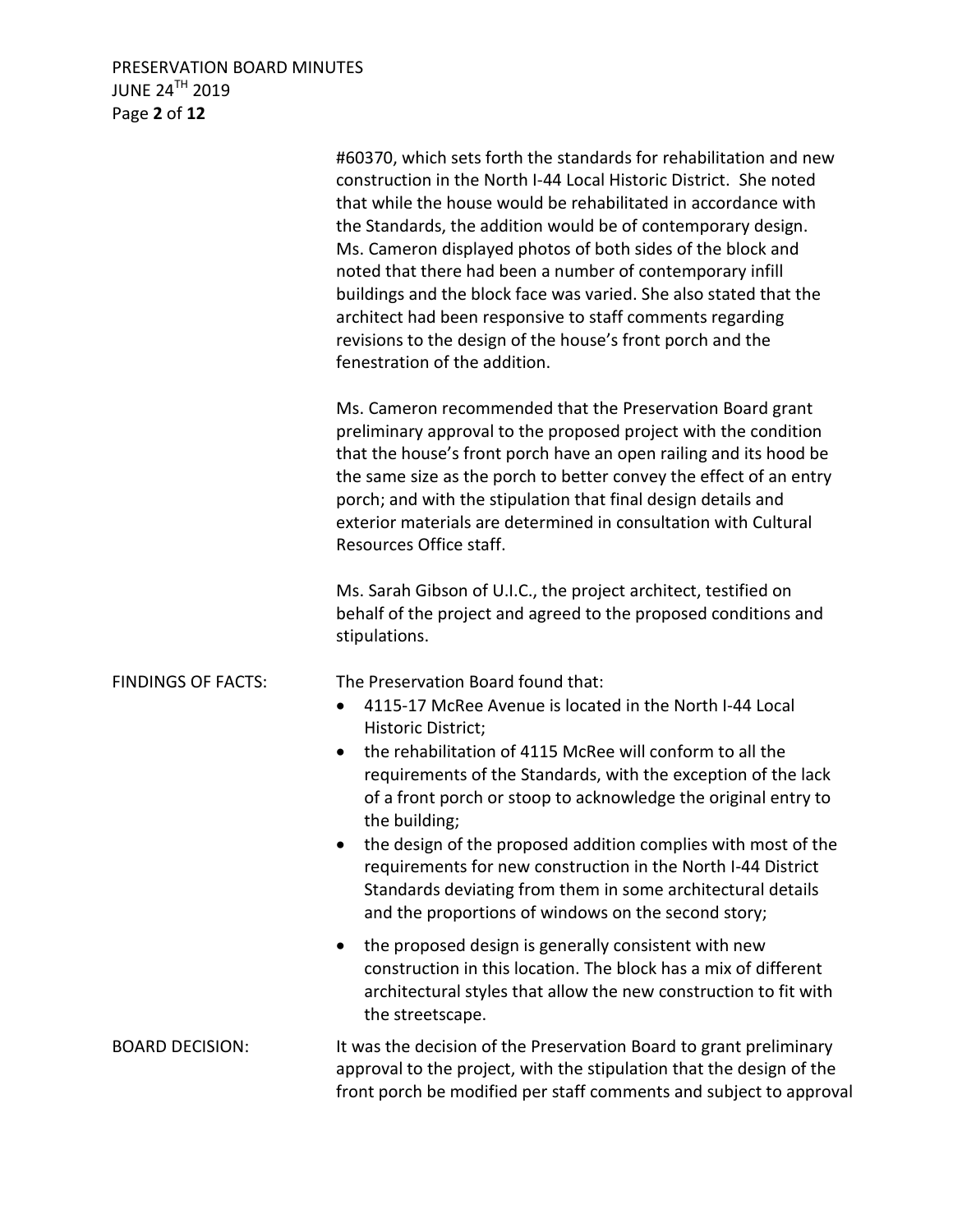of final plans, details and exterior materials by the Cultural Resources Office staff. The motion was made by Board member Robinson. Ms. Fathman seconded the motion. The motion passed unanimously.

## **2019.0951 4169-75 LAFAYETTE AVENUE NORTH I-44 HISTORIC DISTRICT**

Owner: John Oberkranes and Adam Arnold Applicant: UIC – Katherine Dorsey

| <b>RESIDENTIAL PLAN:</b> | Preliminary review to construct two-story single family house.                                                                                                                                                                                                                                                                                                                                                                                                                                                                                                                                                                                                                                                                                                                                                                                                                                                                                                                                                                                                                                                                                                    |
|--------------------------|-------------------------------------------------------------------------------------------------------------------------------------------------------------------------------------------------------------------------------------------------------------------------------------------------------------------------------------------------------------------------------------------------------------------------------------------------------------------------------------------------------------------------------------------------------------------------------------------------------------------------------------------------------------------------------------------------------------------------------------------------------------------------------------------------------------------------------------------------------------------------------------------------------------------------------------------------------------------------------------------------------------------------------------------------------------------------------------------------------------------------------------------------------------------|
| PROCEEDINGS:             | On June 24, 2019, the Preservation Board of the City of St. Louis<br>met, pursuant to Ordinance #64689 of the City Code, to consider<br>a preliminary review application for 4169-71 Lafayette Avenue.<br>The project proposes to construct a 2-1/2 story brick single-family<br>house on a vacant parcel in the North I-44 Local Historic District.<br>The application was submitted by Katherine Dorsey,<br>representative of the architecture firm, U.I.C.                                                                                                                                                                                                                                                                                                                                                                                                                                                                                                                                                                                                                                                                                                     |
|                          | Board members Richard Callow (Chair); Randy Vines; Melanie<br>Fathman; Michael Killeen; Anthony Robinson; Tiffany Hamilton<br>and Alderman Joseph Vaccaro were present for the testimony for<br>this agenda item.                                                                                                                                                                                                                                                                                                                                                                                                                                                                                                                                                                                                                                                                                                                                                                                                                                                                                                                                                 |
|                          | Jan Cameron of the Cultural Resources Office made a<br>presentation that examined the sections of City Ordinance<br>#60370, which sets forth the standards for new construction in<br>the North I-44 Local Historic District. She said that house would<br>have four sides of brick and its surrounding context was historic 4-<br>family buildings: therefore the scale of the proposed house was<br>generally consistent with these, although it included a partial third<br>story. Ms. Cameron displayed photos of both sides of the block<br>and noted that, unlike much of the historic district, there was a<br>strong historic context along the north side of Lafayette Avenue,<br>although the block faced Interstate 44 to the south. She said,<br>however, that the large two-story window at the front elevation<br>was a strong deviation from historic window proportions and that<br>a roof deck was proposed atop the house's eastern block.<br>Ms. Cameron recommended that the Preservation Board grant<br>preliminary approval to the proposed project with the conditions<br>that the size and proportion of the large window be reconsidered |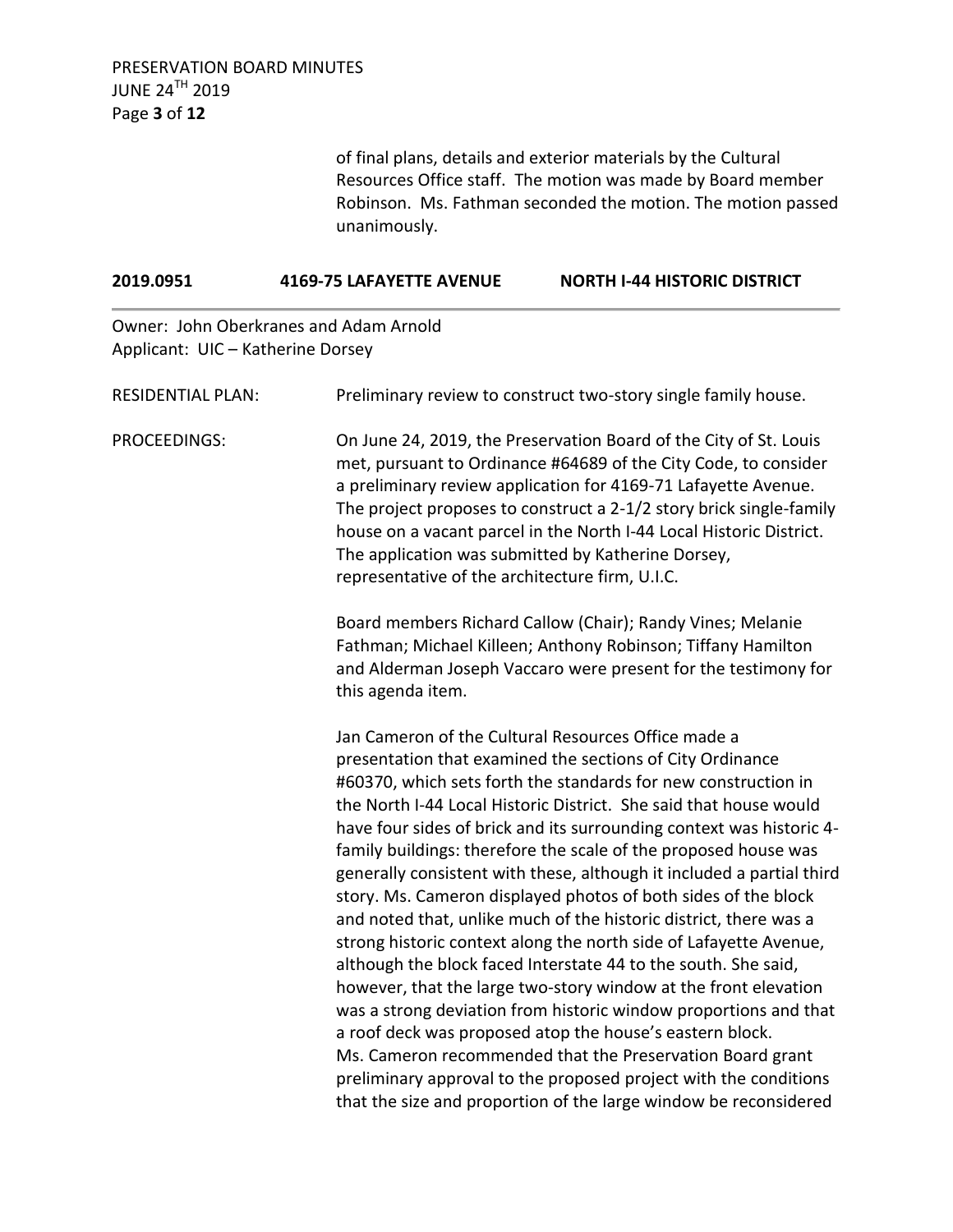PRESERVATION BOARD MINUTES JUNE 24TH 2019 Page **4** of **12**

|                           | and that the roof deck and its railing not be visible from Lafayette<br>Avenue; and with the stipulation that final design details and<br>exterior materials are determined in consultation with Cultural<br>Resources Office staff.                                                                                                                                                                                                                |
|---------------------------|-----------------------------------------------------------------------------------------------------------------------------------------------------------------------------------------------------------------------------------------------------------------------------------------------------------------------------------------------------------------------------------------------------------------------------------------------------|
|                           | Ms. Sarah Gibson of U.I.C., the project architect, testified on<br>behalf of the project and agreed to work with the Cultural<br>Resources staff regarding the proposed conditions and<br>stipulations.                                                                                                                                                                                                                                             |
| <b>FINDINGS OF FACTS:</b> | The Preservation Board found that:<br>the construction site, 4169-75 Lafayette Avenue, is located in<br>$\bullet$<br>the North I-44 Local Historic District.                                                                                                                                                                                                                                                                                        |
|                           | the proposed design complies with many of the requirements<br>$\bullet$<br>for new construction in the North I-44 District Standards, such<br>as exterior materials, scale and setbacks, but deviates from<br>them in height, roof shape and window sizes.                                                                                                                                                                                          |
|                           | the large window proposed for the front façade does not<br>follow any historic precedent in its size, location and<br>proportions.                                                                                                                                                                                                                                                                                                                  |
| <b>BOARD DECISION:</b>    | It was the decision of the Preservation Board to grant preliminary<br>approval to the project, with the stipulation that the applicant work<br>with the Cultural Resources staff to address their concerns and<br>subject to approval of final plans, details and exterior materials by<br>the Cultural Resources Office. The motion was made by Board<br>member Anthony Robinson. Mr. Vines seconded the motion. The<br>motion passed unanimously. |

#### **NEW APPLICATION:**

### **2019.0734 1400-10 TOWER GROVE AVENUE FOREST PARK SE NR DISTRICT**

Owner/Applicant: Missouri Foundation for Health

COMMERCIAL PLAN: New building permit application to demolish a corner commercial building and construct new building of similar design. PROCEEDINGS: On June 24, 2019 the Preservation Board of the City of St. Louis met, pursuant to Ordinance #64689 of the City Code, to consider a permit for the demolition of a corner commercial building at 1400 Tower Grove Avenue in the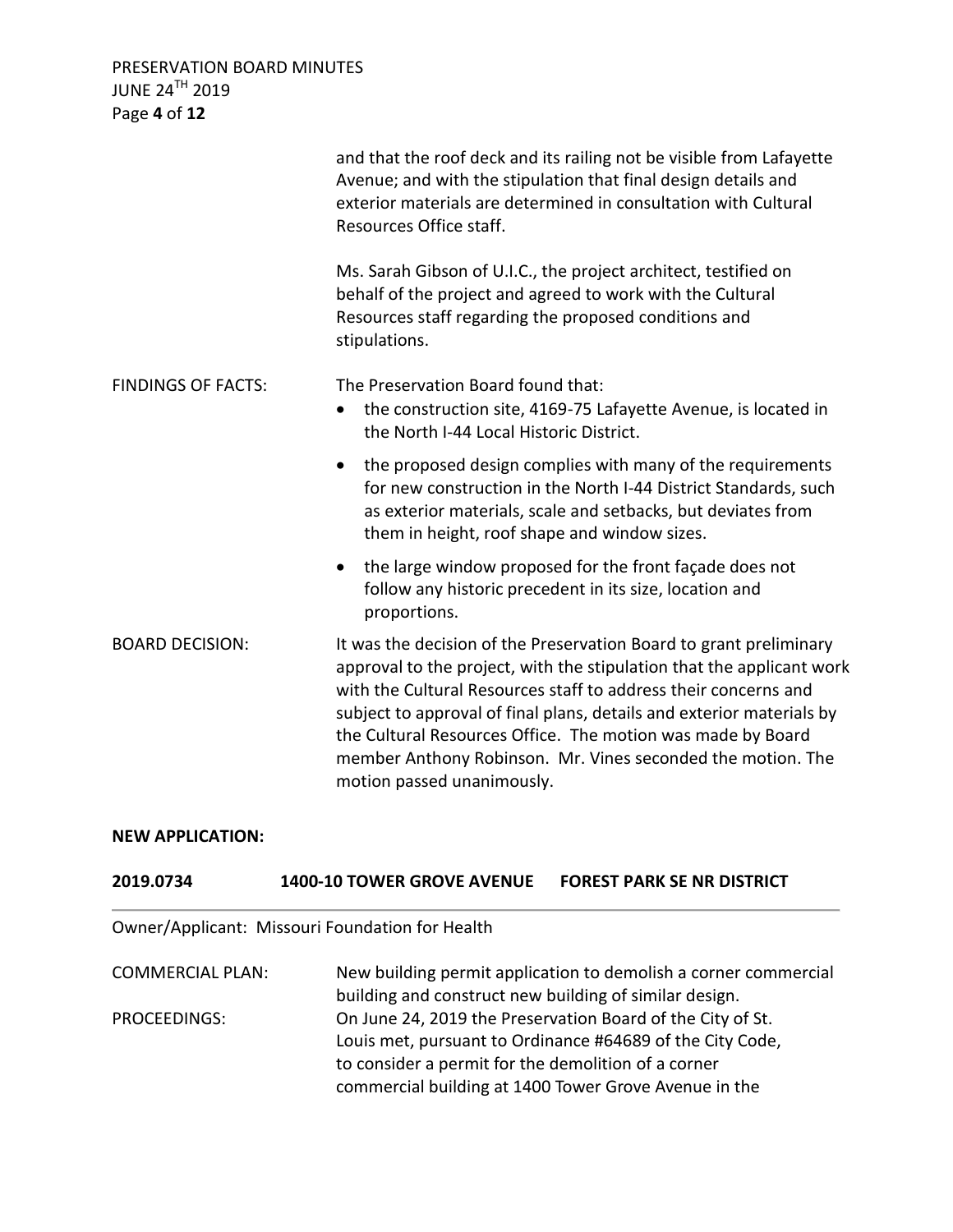PRESERVATION BOARD MINUTES JUNE 24TH 2019 Page **5** of **12**

> Forest Park Southeast neighborhood. The proposal was to replace a commercial building with a new commercial building for the Missouri Foundation for Health.

> Board members Richard Callow (Chairman), Melanie Fathman, Tiffany Hamilton, Mike Killeen, Anthony Robinson, Randy Vines were present for the testimony for this agenda item.

Daniel Krasnoff, Director of the Cultural Resources Office made a presentation that examined the sections of City Ordinance #64689, as revised by City Ordinance #64925 and City Ordinance #64832 which delineates criteria for the review of demolition proposals for properties in National Register Historic Districts. He submitted a letter of support for the proposal from  $17<sup>th</sup>$  Ward Alderman Joe Roddy and a letter from Ryan Day opposing the demolition. He said the staff recommendation is to support the proposal with the stipulation that the applicant must obtain a building permit prior to approval of a demolition permit. Mr. Krasnoff said the building proposed for demolition is a Merit structure. However, the condition of the building would make rehabilitation highly problematic. In addition, the proposed subsequent construction and the existing circumstances, in which there is Commonly Controlled property, were the basis for the Director's recommendation in support of the demolition. Mr. Krasnoff also noted the support of the neighborhood for the demolition.

Jill Nowak identified herself as the representative of the Missouri Foundation for Health and thanked the Board for their consideration. Steven Crang, Vice President of Structures for HOK spoke next. Mr. Crang said the building has severe structural deficiencies that make merely entering the structure dangerous. He said that water penetration had caused portions of the floors to collapse into the basement. In addition, the front wall of the building has separated from the support wall that extends in an east-west direction through the building. Finally, he said that the stone foundation had lost its integrity and could not adequately support the building in order for it to be rehabilitated.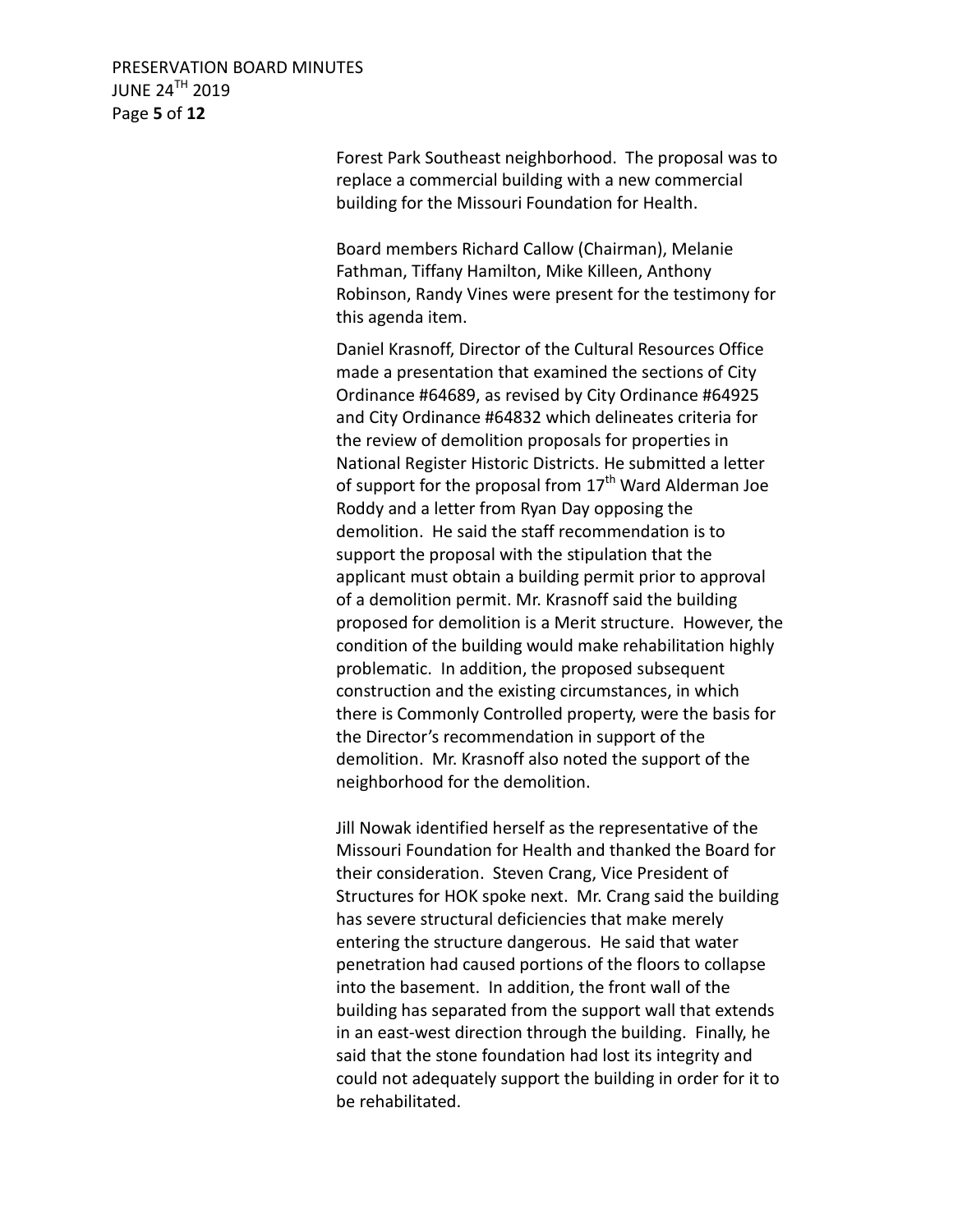PRESERVATION BOARD MINUTES JUNE 24 $^{\sf TH}$  2019 Page **6** of **12**

|                           | Chairman Callow asked if the first time the engineer<br>evaluated the building was November, 2018. Mr. Crang<br>said that was correct.                                                                                                                                                                                                                              |
|---------------------------|---------------------------------------------------------------------------------------------------------------------------------------------------------------------------------------------------------------------------------------------------------------------------------------------------------------------------------------------------------------------|
|                           | Board Member Vines asked if work began on the building<br>before the rear wall collapsed. Mr. Crang said virtually no<br>work had begun on the building.                                                                                                                                                                                                            |
|                           | Imran Hanafi spoke against the demolition. He made a<br>presentation that highlighted the architectural detail of<br>1400 Tower Grove and showed the rehabilitation of a<br>deteriorated structure in the Sherman Academy<br>neighborhood.                                                                                                                          |
|                           | Ryan Day spoke against the demolition. He said the<br>replacement building's design is inadequate.                                                                                                                                                                                                                                                                  |
|                           | Abdul Abdulla, Executive Director of Park Central<br>Development, said the Forest Park Southeast Development<br>Committee reviewed the proposal and is in support of the<br>proposal. Committee members who supported the<br>proposal include Guy Slay, Patrick Brown and T.J. Ernst. In<br>addition, Mr. Abdulla described the review process of the<br>committee. |
| <b>FINDINGS OF FACTS:</b> | The Preservation Board found that:<br>1400 Tower Grove Avenue is a contributing structure within a<br>$\bullet$<br>Preservation Review District and National Register Historic<br>District;<br>the building is a Merit structure;<br>the front portion of the building is sound per the Ordinance;                                                                  |
|                           | the building has experienced significant structural<br>deterioration.                                                                                                                                                                                                                                                                                               |
| <b>BOARD DECISION:</b>    | That the Preservation Board approve the demolition of<br>1400 Tower Grove Avenue, due to the building's structural<br>condition and application of criteria F and G; with the<br>stipulation that a demolition permit not be granted before<br>the issuance of a building permit on the site.                                                                       |
|                           | Alderman Joe Vacarro made the motion, which was<br>seconded by Board Member Anthony Robinson. The                                                                                                                                                                                                                                                                   |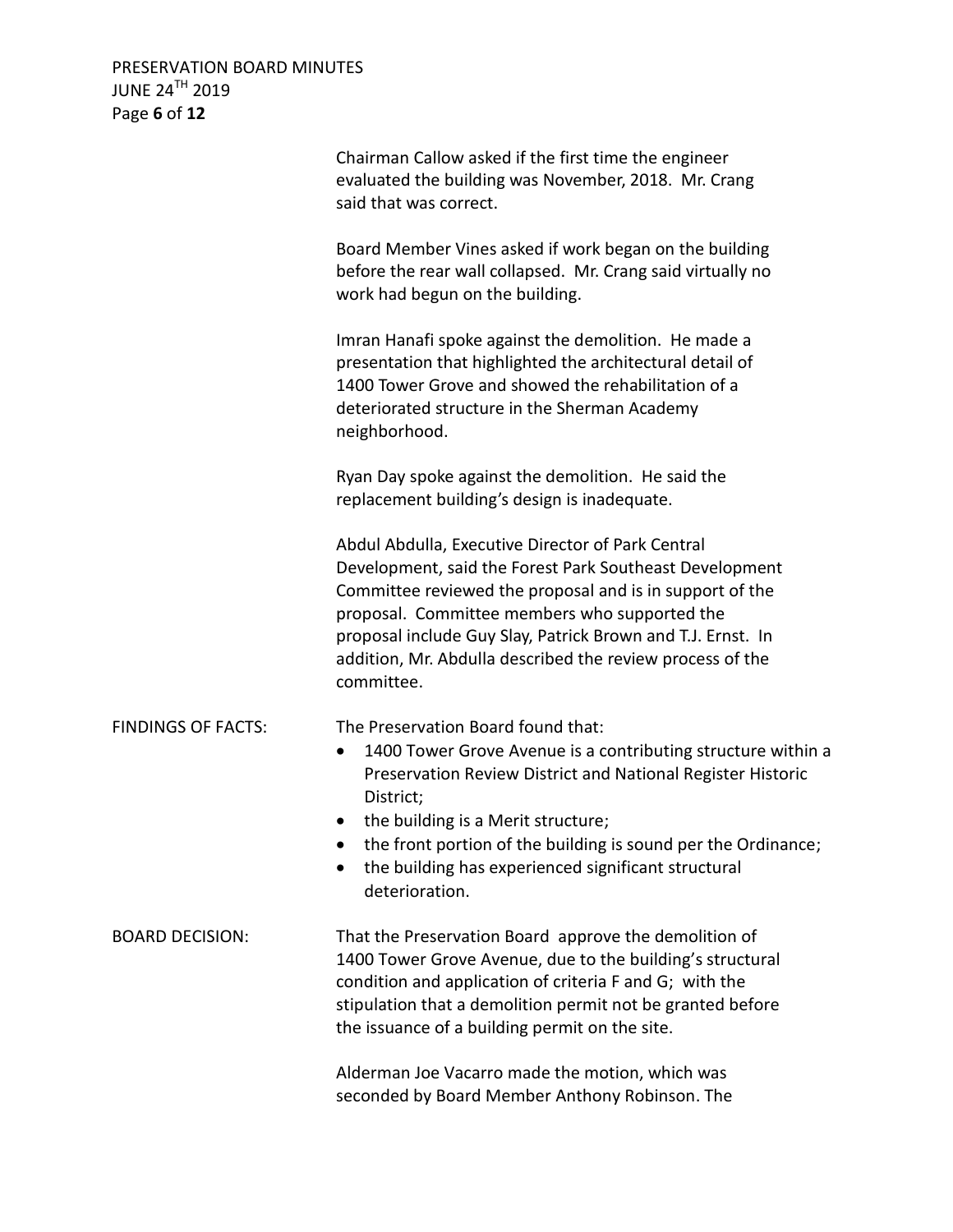PRESERVATION BOARD MINUTES JUNE 24TH 2019 Page **7** of **12**

> motion was denied by a vote of two in favor and three opposed. Board members, Alderman Joe Vacarro and Anthony Robinson voted in favor and Board Members Melanie Fathman, Tiffany Hamilton, and Randy Vines voted against. This motion failed.

A subsequent motion was made to defer the matter to the next Board meeting.

The motion was made by Board Member Randy Vines and seconded by Ms. Melanie Fathman. A roll was called. The motion to defer the item was approved unanimously.

### **APPEALS OF DENIALS**

| 2019.0339                | <b>3327 ILLINOIS AVENUE</b>                              | <b>BENTON PARK HISTORIC DISTRICT</b>                                                                                                                                                                                                                                                                                                                                                                                                                                                                                                                                                                                                         |
|--------------------------|----------------------------------------------------------|----------------------------------------------------------------------------------------------------------------------------------------------------------------------------------------------------------------------------------------------------------------------------------------------------------------------------------------------------------------------------------------------------------------------------------------------------------------------------------------------------------------------------------------------------------------------------------------------------------------------------------------------|
|                          | Owner/Applicant: Shaw Holding Group LLC - Orlando Askins |                                                                                                                                                                                                                                                                                                                                                                                                                                                                                                                                                                                                                                              |
| <b>RESIDENTIAL PLAN:</b> | two-story single family house.                           | Appeal of a denial of a building permit application to construct a                                                                                                                                                                                                                                                                                                                                                                                                                                                                                                                                                                           |
| <b>PROCEEDINGS:</b>      | agenda item.                                             | On June 24, 2019, the Preservation Board of the City of St. Louis<br>met, pursuant to Ordinance #64689 of the City Code, to consider<br>an Appeal of the Director's Denial to construct a two-story, single-<br>family building, at 3327 Illinois Avenue, in the Benton Park Local<br>Historic District. Board members Richard Callow (Chair), Tiffany<br>Hamilton, Randy Vines, Melanie Fathman, Alderman Joe Vaccaro<br>and Anthony Robinson were present for the testimony for this                                                                                                                                                       |
|                          |                                                          | Andrea Gagen of the Cultural Resources Office made a<br>presentation that examined the sections of City Ordinance<br>#62382, which sets forth the standards for the Benton Park<br>Local Historic District. She entered into the record ordinances<br>#64689 as amended by #64925, and ordinance #67175. She also<br>entered into the record the PowerPoint and the agenda. She<br>stated that the project generally complies with the Benton Park<br>Standards with a few variations. She also explained that the north<br>side of the building would have more exposure as the buildings<br>would be approximately eleven (11) feet apart. |
|                          |                                                          | A letter from 9 <sup>th</sup> Ward Alderman Dan Guenther in support of the<br>staff's recommendation was also entered into the record.                                                                                                                                                                                                                                                                                                                                                                                                                                                                                                       |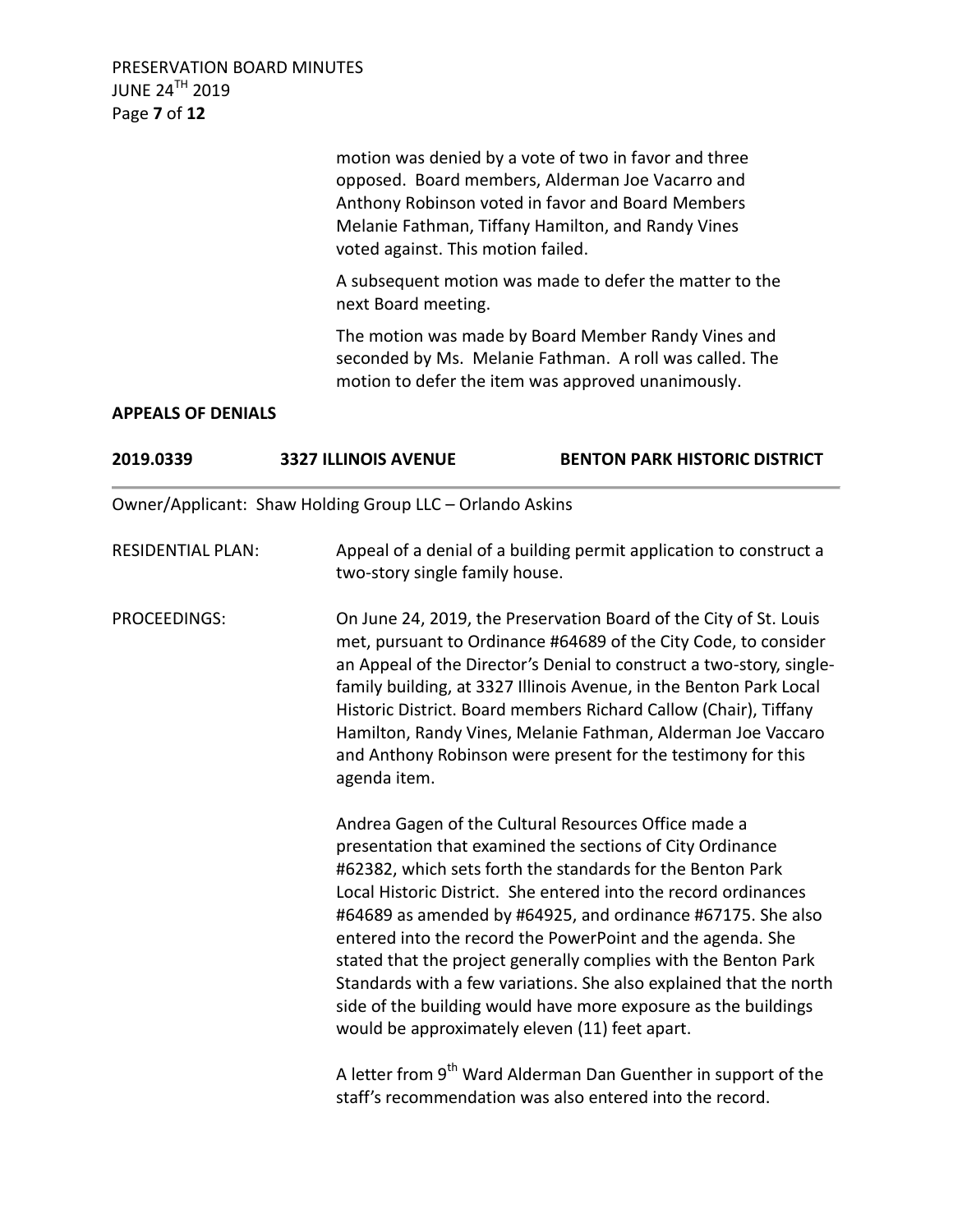PRESERVATION BOARD MINUTES JUNE 24 $^{\sf TH}$  2019 Page **8** of **12**

|                                                | No one was present for the applicant.                                                                                                                                                                                                                                                                                                                                                                                                                                                                                               |                                                                                                                                                                                                                                                                                                                                                                                                                                                                                                                       |  |
|------------------------------------------------|-------------------------------------------------------------------------------------------------------------------------------------------------------------------------------------------------------------------------------------------------------------------------------------------------------------------------------------------------------------------------------------------------------------------------------------------------------------------------------------------------------------------------------------|-----------------------------------------------------------------------------------------------------------------------------------------------------------------------------------------------------------------------------------------------------------------------------------------------------------------------------------------------------------------------------------------------------------------------------------------------------------------------------------------------------------------------|--|
| <b>FINDINGS OF FACTS:</b>                      | The Preservation Board found that:<br>$\bullet$<br>Park Local Historic District standards;<br>return than the proposed four (4) feet.                                                                                                                                                                                                                                                                                                                                                                                               | the proposed building generally complies with the Benton<br>the more exposed north elevation should have a longer brick                                                                                                                                                                                                                                                                                                                                                                                               |  |
| <b>BOARD DECISION:</b>                         | It was the decision of the Preservation Board to overturn the<br>Director's denial of the proposed new construction with the<br>stipulation that the brick return on the north elevation be<br>extended to twelve (12) feet, and the condition that final details,<br>drawings, exterior materials and colors for the house be reviewed<br>and approved by the Cultural Resources Office. The motion was<br>made by Board Member Randy Vines. Ms. Fathman seconded the<br>motion. A roll was called. The motion passed unanimously. |                                                                                                                                                                                                                                                                                                                                                                                                                                                                                                                       |  |
| 2019.0555                                      | 1729-31 S. 7TH STREET                                                                                                                                                                                                                                                                                                                                                                                                                                                                                                               | <b>SOULARD HISTORIC DISTRICT</b>                                                                                                                                                                                                                                                                                                                                                                                                                                                                                      |  |
| Owner: Timothy Badock<br>Applicant: Jim Hayden |                                                                                                                                                                                                                                                                                                                                                                                                                                                                                                                                     |                                                                                                                                                                                                                                                                                                                                                                                                                                                                                                                       |  |
| <b>RESIDENTIAL PLAN:</b>                       | sign painted on brick without a permit.                                                                                                                                                                                                                                                                                                                                                                                                                                                                                             | Appeal of a denial of a building permit application to retain a wall                                                                                                                                                                                                                                                                                                                                                                                                                                                  |  |
| PROCEEDINGS:                                   |                                                                                                                                                                                                                                                                                                                                                                                                                                                                                                                                     | On June 24, 2019, the Preservation Board of the City of St. Louis<br>met, pursuant to Ordinance #64689 of the City Code, to consider<br>an Appeal of the Director's Denial to retain signage painted<br>without a permit, at 1729-31 S. 7 <sup>th</sup> Street, in the Soulard<br>Neighborhood Local Historic District. Board members Richard<br>Callow (Chair), Tiffany Hamilton, Randy Vines, Melanie Fathman,<br>Alderman Joe Vaccaro and Anthony Robinson were present for the<br>testimony for this agenda item. |  |
|                                                |                                                                                                                                                                                                                                                                                                                                                                                                                                                                                                                                     | Andrea Gagen of the Cultural Resources Office made a<br>presentation that examined the sections of City Ordinance<br>#62382, which sets forth the standards for the Soulard<br>Neighborhood Local Historic District. She entered into the record<br>ordinances #64689 as amended by #64925, and ordinances<br>#57078 as amended by #62382. She also entered into the record<br>the PowerPoint and the agenda. She stated that the signage was                                                                         |  |

the PowerPoint and the agenda. She stated that the signage was painted without a permit. She also stated that the signage greatly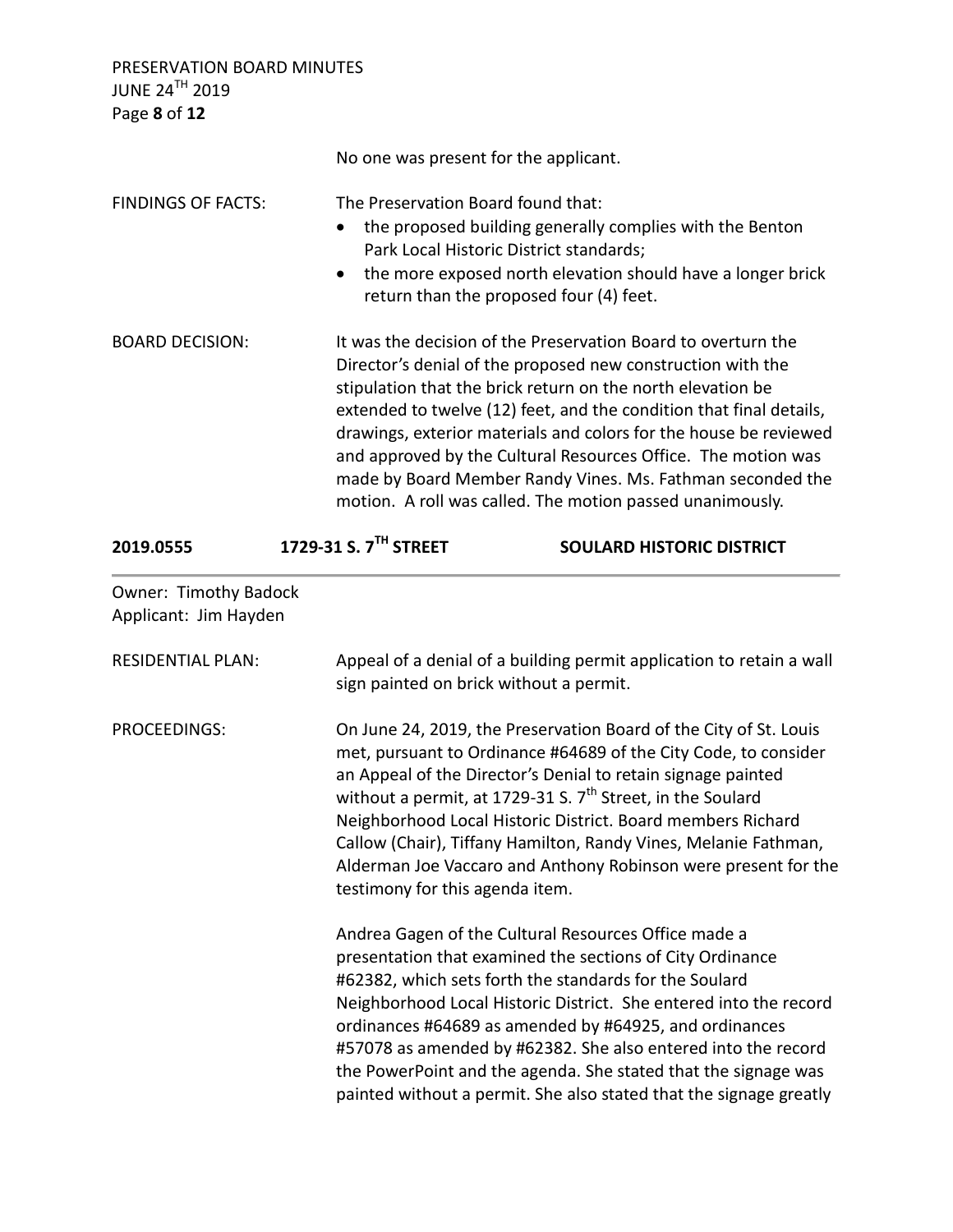PRESERVATION BOARD MINUTES JUNE 24<sup>TH</sup> 2019 Page **9** of **12**

| 2019.0680                 | #4 HORTUS COURT                    | <b>SHAW HISTORIC DISTRICT</b>                                                                                                                                                                                                                                                                                                                                                                    |
|---------------------------|------------------------------------|--------------------------------------------------------------------------------------------------------------------------------------------------------------------------------------------------------------------------------------------------------------------------------------------------------------------------------------------------------------------------------------------------|
| <b>BOARD DECISION:</b>    | Alderman Vaccaro opposed.          | It was the decision of the Preservation Board to uphold the<br>Director's denial to retain the signage. The motion was made by<br>Board Member Melanie Fathman. Mr. Robinson seconded the<br>motion. A roll was called. The motion passed 4-1 with                                                                                                                                               |
|                           |                                    | Unpainted masonry cannot be painted                                                                                                                                                                                                                                                                                                                                                              |
|                           | illegal signage;                   | the signage covers a larger arear than the previously painted                                                                                                                                                                                                                                                                                                                                    |
|                           | standards;                         | the signage exceeds the 40 sq. ft. of signage allowed under the                                                                                                                                                                                                                                                                                                                                  |
| <b>FINDINGS OF FACTS:</b> | The Preservation Board found that: | the signage was painted without a permit in violation of the<br>Soulard Neighborhood Historic District standards;                                                                                                                                                                                                                                                                                |
|                           |                                    | Scott Plackemeier, President of the Soulard Restoration Group,<br>spoke in favor of upholding the Director's Denial.                                                                                                                                                                                                                                                                             |
|                           | signage.                           | Dan Emerson, attorney for the appellant, spoke in support of the                                                                                                                                                                                                                                                                                                                                 |
|                           | Schultz in support of the signage. | Ms. Gagen entered into the record a letter from Marie Ceselski, 7 <sup>th</sup><br>Ward Democratic Committeewoman in support of the Director's<br>Denial. She also entered into the record an email from Jessica                                                                                                                                                                                 |
|                           | District standards.                | exceeds the square footage of signage allowed under the<br>standards, especially when combined with their existing approved<br>signage. Ms. Gagen indicated that there was a previous illegally<br>painted sign on that side of the building, but that the new sign<br>covered a larger area than that sign, and that painting of<br>unpainted masonry is not allowed under the Soulard Historic |

Owner: Anne L. Thatcher Applicant: Stegall Construction Services - Mickey Stegall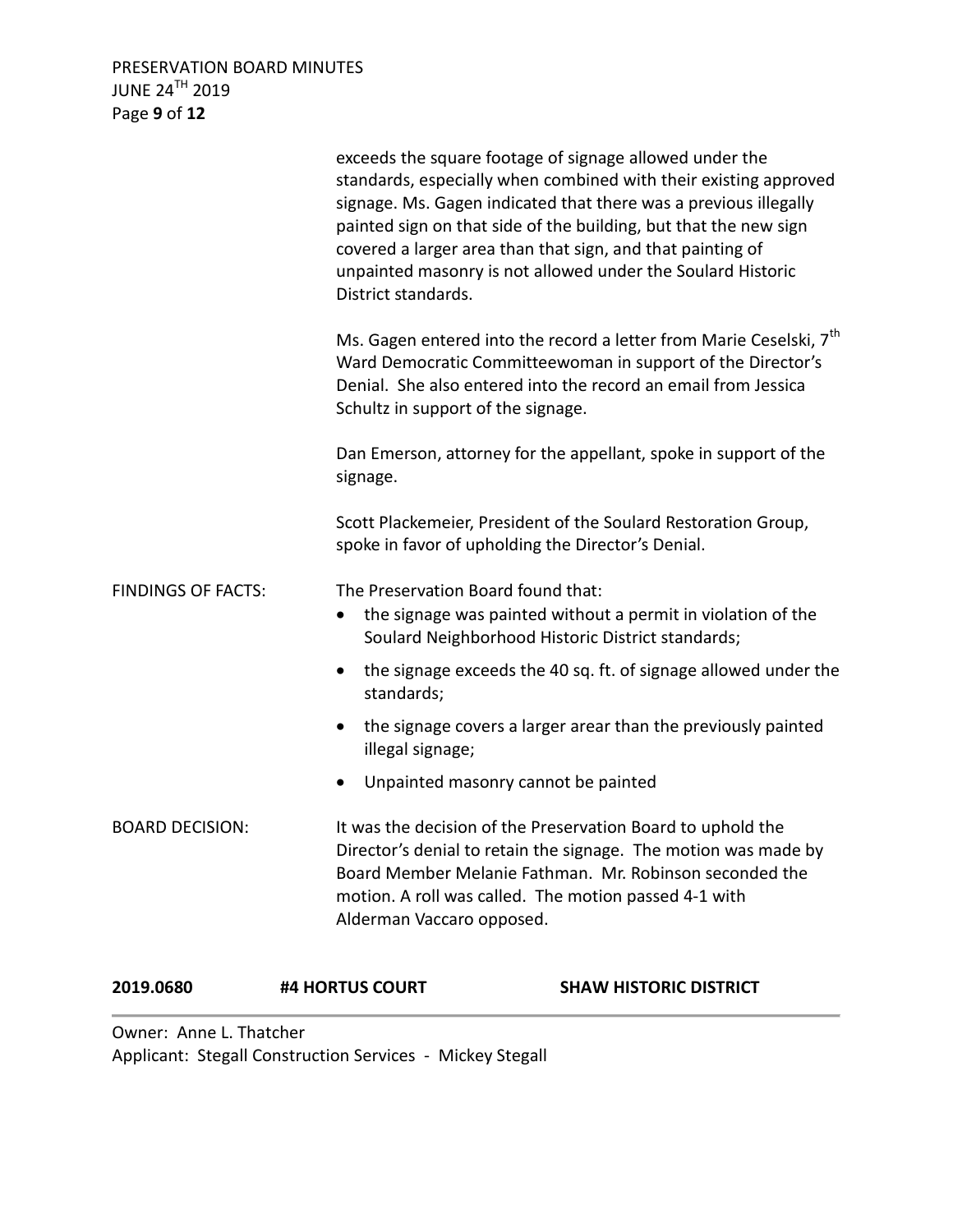PRESERVATION BOARD MINUTES JUNE 24 $^{\sf TH}$  2019 Page **10** of **12**

| <b>RESIDENTIAL PLAN:</b>  | Appeal of a denial of a building permit application to erect a five<br>foot wood fence with rear gate.                                                                                                                                                                                                                                                                                                                                                                                                                                                                     |
|---------------------------|----------------------------------------------------------------------------------------------------------------------------------------------------------------------------------------------------------------------------------------------------------------------------------------------------------------------------------------------------------------------------------------------------------------------------------------------------------------------------------------------------------------------------------------------------------------------------|
| PROCEEDINGS:              | On June 24, 2019, the Preservation Board of the City of St. Louis<br>met, pursuant to Ordinance #64689 of the City Code, to consider<br>an Appeal of the Director's Denial to retain a 5 foot horizontal<br>wooden fence constructed without a permit, at 5 Hortus Court, in<br>the Shaw Neighborhood Local Historic District. Board members<br>Richard Callow (Chair); Tiffany Hamilton, Randy Vines, Melanie<br>Fathman, Alderman Joe Vaccaro and Anthony Robinson were<br>present for the testimony for this agenda item.                                               |
|                           | Bethany Moore of the Cultural Resources Office made a<br>presentation that examined the sections of City Ordinance<br>#59400, which sets forth the standards for fences in the Shaw<br>Neighborhood Local Historic District. She stated that the project<br>generally complies with the criteria for fences but that horizontal<br>fence configurations had not previously been approved in the<br>district and that the northeast boundary of the fence extended<br>proud of the building line which is not allowed by the standards.                                     |
|                           | Anne Thatcher, owner, was present and gave a PowerPoint<br>presentation outlining her reasons for choosing a horizontal fence<br>and its location. Ms. Thatcher explained she wanted to use the<br>horizontal configuration in order to help facilitate her garden she<br>intends to grow in, around and on the fence. She also explained<br>that she was confused with what "building line" meant so she<br>lined her fence up with what she thought was the building line of<br>her house. In addition she noted that she needed that extra space<br>for her large dogs. |
| <b>FINDINGS OF FACTS:</b> | The Preservation Board found that:<br>the site of the fence is within the boundaries of the Shaw<br>Neighborhood Certified Local Historic District;                                                                                                                                                                                                                                                                                                                                                                                                                        |
|                           | the material, height and configuration of the fence does not<br>violate the standards;                                                                                                                                                                                                                                                                                                                                                                                                                                                                                     |
|                           | the section of the fence that sits proud of the building line<br>does not conform to the standards.                                                                                                                                                                                                                                                                                                                                                                                                                                                                        |
| <b>BOARD DECISION:</b>    | It was the decision of the Preservation Board to overturn the<br>Director's denial of the fence with the requirement that final                                                                                                                                                                                                                                                                                                                                                                                                                                            |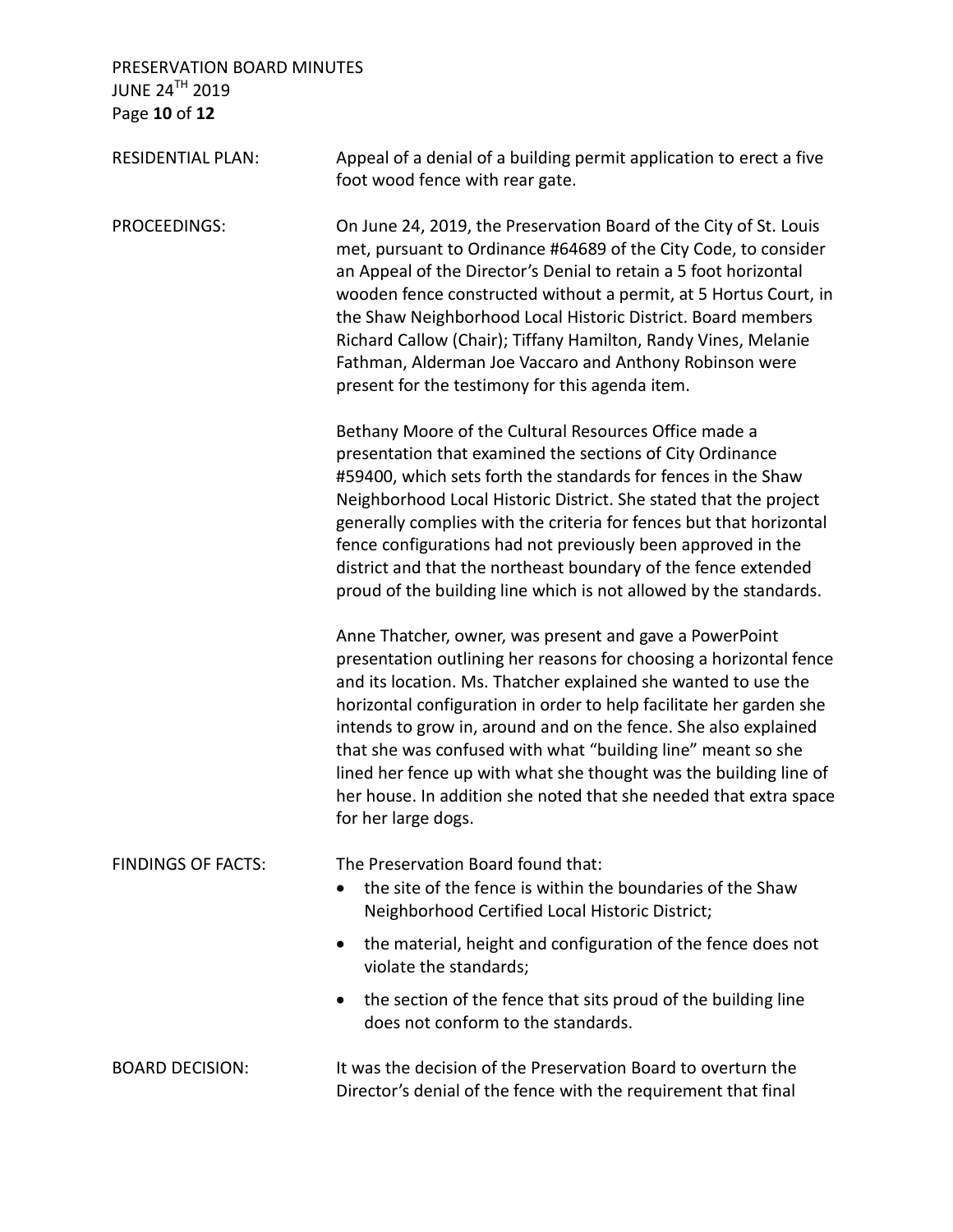details be reviewed and approved by the Cultural Resources Office. The motion was made by Board Member Randy Vines. Mr. Robinson seconded the motion. A roll was called. The motion passed unanimously.

| 2019.0696                | <b>711 SOULARD STREET</b>                                 | <b>SOULARD HISTORIC DISTRICT</b>                                                                                                                                                                                                                                                                                                                                                                                                                                                                                                                                                                                                                                                                                                                                                                                                                                                                                                             |  |
|--------------------------|-----------------------------------------------------------|----------------------------------------------------------------------------------------------------------------------------------------------------------------------------------------------------------------------------------------------------------------------------------------------------------------------------------------------------------------------------------------------------------------------------------------------------------------------------------------------------------------------------------------------------------------------------------------------------------------------------------------------------------------------------------------------------------------------------------------------------------------------------------------------------------------------------------------------------------------------------------------------------------------------------------------------|--|
| Owner: Anne L. Thatcher  | Applicant: Stegall Construction Services - Mickey Stegall |                                                                                                                                                                                                                                                                                                                                                                                                                                                                                                                                                                                                                                                                                                                                                                                                                                                                                                                                              |  |
| <b>RESIDENTIAL PLAN:</b> |                                                           | Appeal of a denial of a building permit to widen a garage door and<br>install proposed curb cut.                                                                                                                                                                                                                                                                                                                                                                                                                                                                                                                                                                                                                                                                                                                                                                                                                                             |  |
| PROCEEDINGS:             |                                                           | On June 24, 2019, the Preservation Board of the City of St. Louis<br>met, pursuant to Ordinance #64689 of the City Code, to consider<br>an Appeal of the Director's Denial to widen a garage door and<br>construct a new curb cut where none currently exists, at 711<br>Soulard, in the Soulard Local Historic District. Board members<br>Richard Callow (Chair), Tiffany Hamilton, Randy Vines, Melanie<br>Fathman, Alderman Joe Vaccaro and Anthony Robinson were<br>present for the testimony for this agenda item.                                                                                                                                                                                                                                                                                                                                                                                                                      |  |
|                          |                                                           | Bethany Moore of the Cultural Resources Office made a<br>presentation that examined the sections of City Ordinance<br>#57078, which sets forth the standards for the Soulard<br>Neighborhood Local Historic District and St. Louis City Revised<br>Code, Chapter 24.20.040. Ms. Moore submitted the PowerPoint,<br>the agenda, Ord. 57078, the St. Louis City Revised Code and a<br>letter of support for the project written by Alderman Jack Coatar<br>into the record. She stated that the project generally complies<br>with the Soulard Standards and that the widening of the garage<br>door would not negatively affect the neighborhood as the building<br>was a non-contributing resource. She also explained that there<br>were existing curb cuts on either side of the building and that the<br>neighborhood had expressed that they did not want to see a new<br>curb cut in the area where two already existed on either side. |  |
|                          |                                                           | Stephen Segura, co-owner of Soulard Garage Door and Fence, was<br>present and available to answer questions from the Board. Mr.<br>Segura informed the Board of the process they had been through<br>to rezone the building for their new use and that they had<br>difficulty accessing the building due to the lack of a curb cut in                                                                                                                                                                                                                                                                                                                                                                                                                                                                                                                                                                                                        |  |